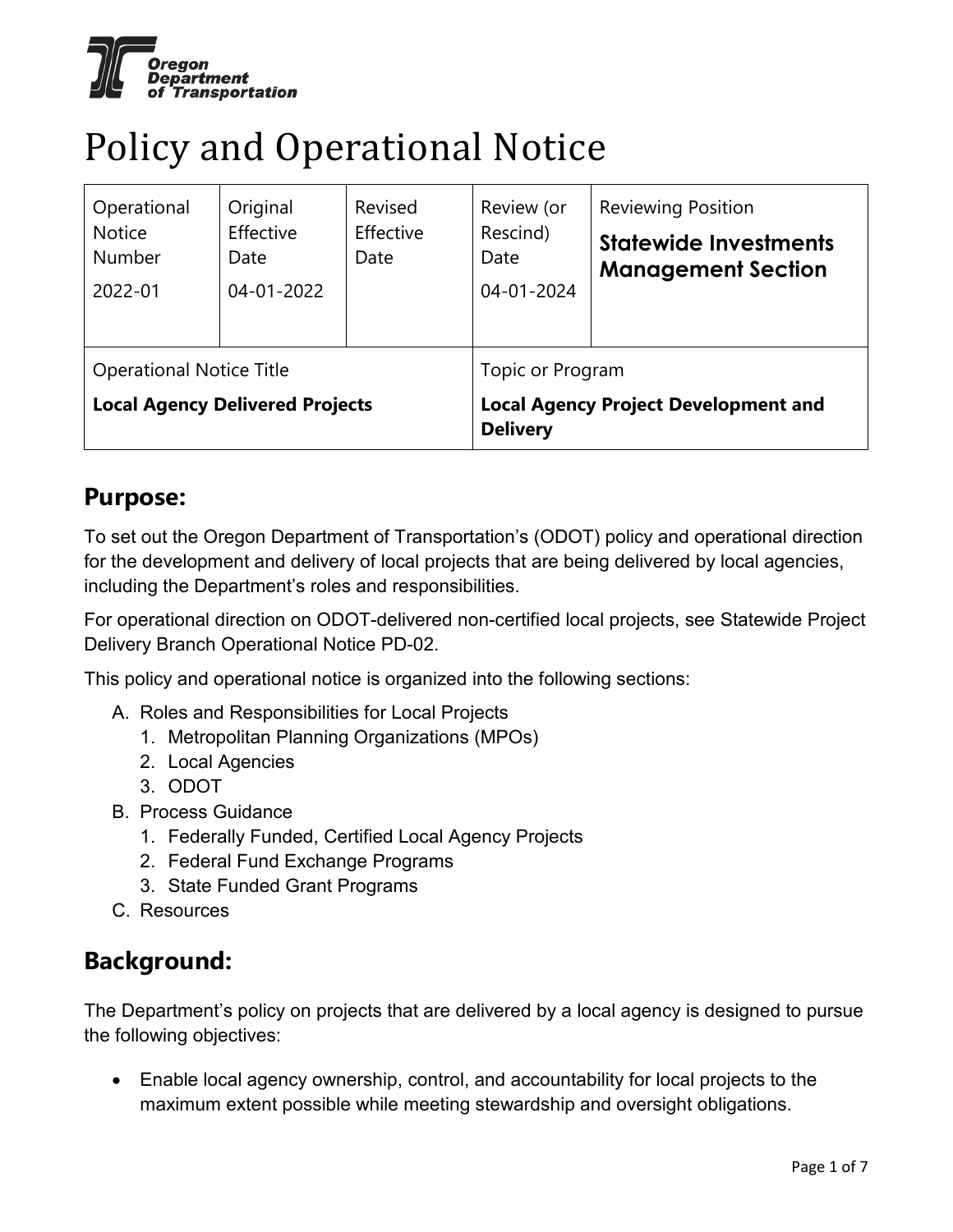- Maximize efficiency while minimizing duplicative administrative processes through a risk-based approach to project delivery, oversight, and grant administration.
- Conserve ODOT project delivery resources to allow Department staff to focus on its responsibility of delivering State transportation projects.

## **A.Roles and Responsibilities for Local Projects**

#### **1. MPO Selection**

MPOs are responsible for the following:

- a. Identifying, selecting, and awarding projects with MPO controlled funding allocations to local agencies within their jurisdiction;
- b. Evaluating whether projects are delivery-ready (i.e., adequately scoped); and
- c. Ensuring on time obligation of funding allocations.

#### *2.* **Local Agencies**

The local agency is responsible for the following:

- a. Identifying project needs
- b. Applying for project funding through the MPO, ODOT, or other federal programs.
- c. Developing and delivering the project scope, schedule, and budget according to the program requirements set out in the applicable project funding agreement.

#### **3. ODOT**

ODOT is responsible for the following:

- a. For ODOT managed programs, the program managers establish policy, administrative procedures, and criteria for local agency and local project participation to ensure compliance with state and federal funding requirements.
- b. Each Region Manager has direct accountability to the Delivery & Operations Division Administrator for providing support to local agencies in the delivery of their projects consistent with established program policies and procedures.
- c. Regions support local agencies by making them aware of funding program opportunities and helping them navigate ODOT's resources. Regions may also support program awards by performing site visits and participating in scoping efforts.
- d. ODOT's role throughout the delivery of an individual project varies by the program funding the project. The regions may be involved in tracking the local project scope, schedule, budget, and deliverables, but the local agency is ultimately responsible for ontime and on-budget delivery of its projects.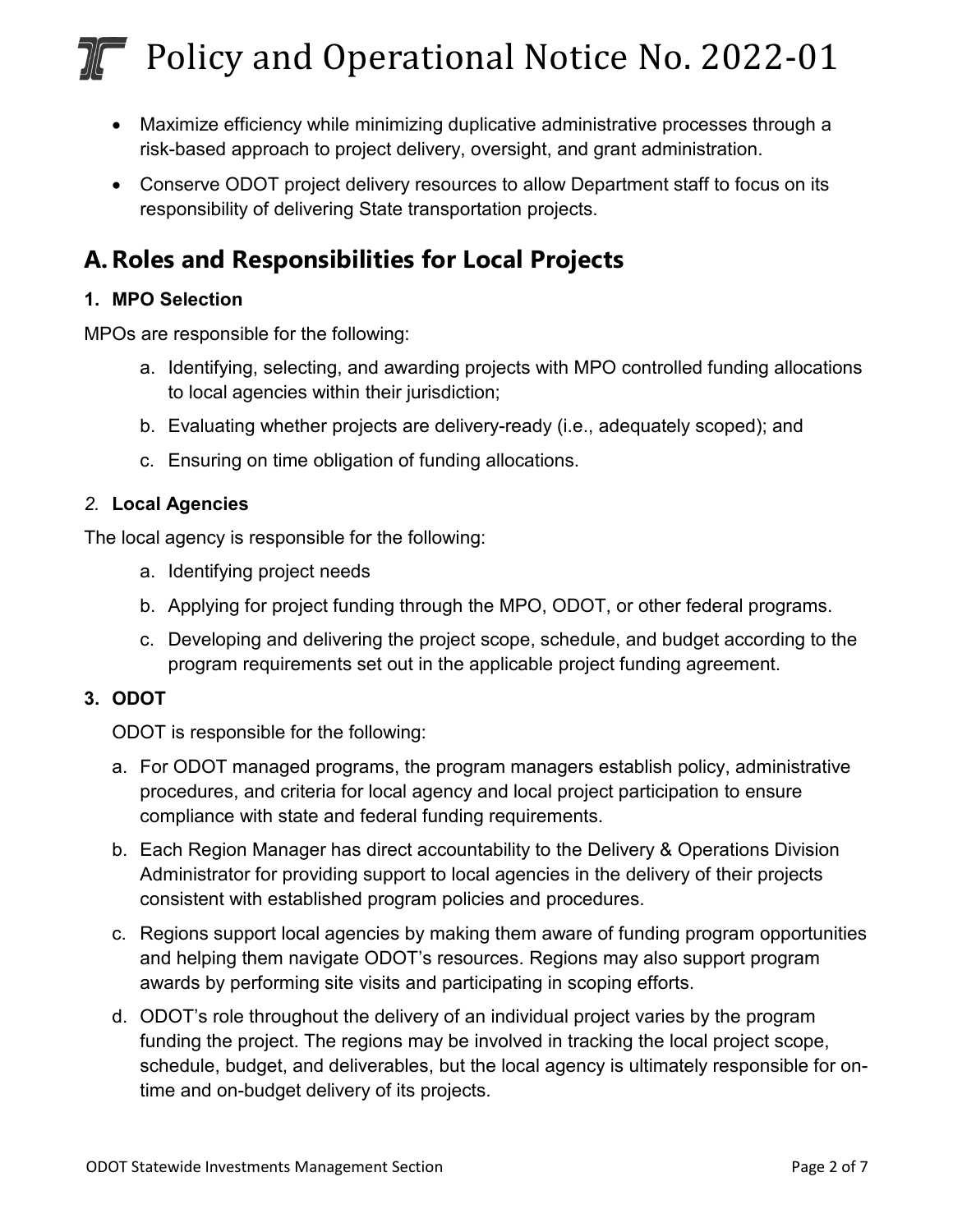### **B. Process Guidance**

#### **1. Federally Funded, Certified Local Agency Projects:**

The ODOT Local Agency Certification Program is an FHWA-approved program that allows the Department to certify qualified and suitably equipped local agencies in the delivery of federalaid projects. Through the program, a certified local agency takes on day-to-day responsibility for the development and delivery of its federal-aid projects with risk-based support and oversight from ODOT. A certified local agency is responsible for procuring and administering the contracts needed to deliver its projects. With ODOT approval, a certified local agency may also deliver projects on behalf of a non-certified local agency.

The certified local agency is responsible to ensure its staff, consultants, and contractors comply with the applicable local, state, and federal laws, regulations and procedures in developing and constructing its federal-aid projects. ODOT and FHWA retain specified authorities and responsibilities that are not delegated to local agencies through certification.

Certified local agencies must comply with ODOT's programs and processes within the following specified project areas:

- Civil rights programs, applicable to all federal project delivery phases.
- Environmental/National Environmental Protection Act (NEPA) processes
- Final certification of right of way transactions
- Final certification for utilities
- Approval of letters of public interest findings (LPIFs)
- Project final acceptance

FHWA retains responsibility for:

- Authorization of FHWA funds
- "Buy America" waiver requests
- Experimental features and special experimental projects
- New project training programs
- Periodic audits of program and specific projects

The *[Local Agency Guidelines for Certified Local Public Agencies](https://www.oregon.gov/odot/LocalGov/Pages/LAG-Manual.aspx)* (also known as "the LAG manual") provides guidance to local agencies engaged in becoming certified, maintaining certification, and delivering certified local agency federal-aid projects. The [Approval Authority](https://www.oregon.gov/ODOT/Forms/2ODOT/5191.pdf)  [Matrix](https://www.oregon.gov/ODOT/Forms/2ODOT/5191.pdf) referenced throughout the LAG manual and linked here details program and project activity responsibilities by agency for on-system and off-system projects delivered by certified local agencies. The matrix includes a guidance and citations column that refers users to relevant sections and chapters of the LAG manual or other guidance.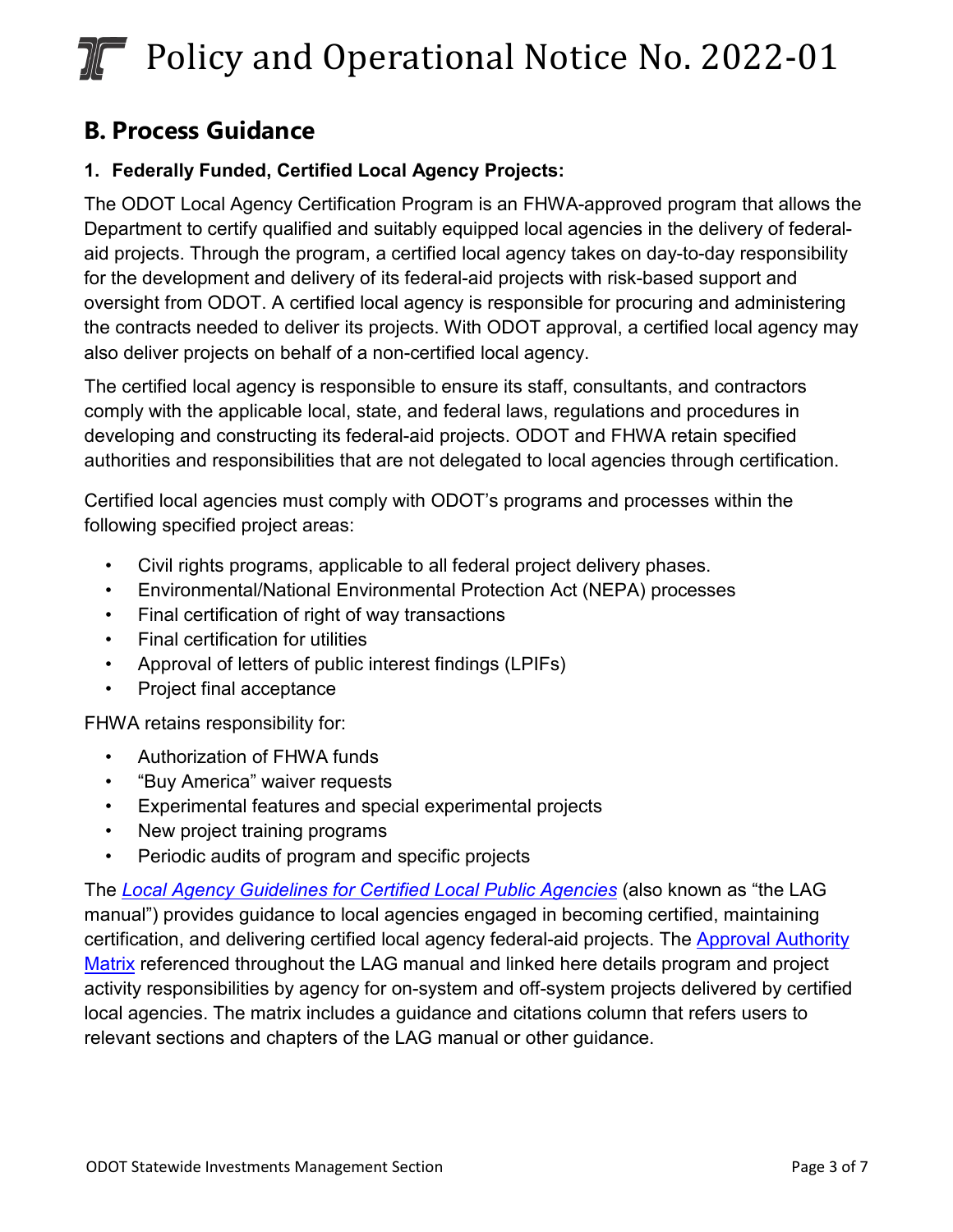| <b>Certified LPA Approval Authority Matrix</b>                                                                                                                                                                                                                                                              |             |                           |                          |                                         |  |  |  |
|-------------------------------------------------------------------------------------------------------------------------------------------------------------------------------------------------------------------------------------------------------------------------------------------------------------|-------------|---------------------------|--------------------------|-----------------------------------------|--|--|--|
| November 2021                                                                                                                                                                                                                                                                                               |             |                           |                          |                                         |  |  |  |
| <b>FHWA</b> - Federal Highway Administration                                                                                                                                                                                                                                                                |             |                           |                          |                                         |  |  |  |
| <b>ODOT</b> - Oregon Department of Transportation                                                                                                                                                                                                                                                           |             |                           |                          |                                         |  |  |  |
| <b>CLPA - Certified Local Public Agency</b>                                                                                                                                                                                                                                                                 |             |                           |                          |                                         |  |  |  |
| Core Curriculum - FHWA Contract Administration Core Curriculum Manual                                                                                                                                                                                                                                       |             |                           |                          |                                         |  |  |  |
| <b>NHS</b> - National Highway System                                                                                                                                                                                                                                                                        |             |                           |                          |                                         |  |  |  |
| SHS - State highway system. SHS requirements apply to the portion(s) of project work on or along the state highway system.                                                                                                                                                                                  |             |                           |                          |                                         |  |  |  |
| Stewardship Agreement - Stewardship and Oversight Agreement on Project Assumption and Program Oversight by and between Federal                                                                                                                                                                              |             |                           |                          |                                         |  |  |  |
| Highway Administration, Oregon Division and the State of Oregon Department of Transportation                                                                                                                                                                                                                |             |                           |                          |                                         |  |  |  |
| Concurrence - Defined: 1) Agreement in opinion or design : 2) Consent                                                                                                                                                                                                                                       |             |                           |                          |                                         |  |  |  |
| Approve - Defined: To give formal or official sanction                                                                                                                                                                                                                                                      |             |                           |                          |                                         |  |  |  |
| Recommend Approval - Defined: To recommend to the approval authority that it give formal or official sanction                                                                                                                                                                                               |             |                           |                          |                                         |  |  |  |
| This matrix designates the agency responsible for approval of the various actions listed below for CLPA projects either on the state highway<br>system or on their local facilities <sup>(1)(2)(7)</sup> . The second column from the right designates the actions where additional ODOT input is required. |             |                           |                          |                                         |  |  |  |
|                                                                                                                                                                                                                                                                                                             |             | <b>Agency Responsible</b> |                          |                                         |  |  |  |
| <b>Approval Action</b>                                                                                                                                                                                                                                                                                      | On SHS by   | Off SHS by                | <b>ODOT Concurrence/</b> | <b>Guidance or Citation</b>             |  |  |  |
|                                                                                                                                                                                                                                                                                                             | <b>CLPA</b> | <b>CLPA</b>               | Recommendation           |                                         |  |  |  |
| I. Program Development (Planning)                                                                                                                                                                                                                                                                           |             |                           |                          |                                         |  |  |  |
| 1. Project Selection                                                                                                                                                                                                                                                                                        |             | ODOT / MPO as             | N/A                      | Varies by funding program.              |  |  |  |
|                                                                                                                                                                                                                                                                                                             | applicable  |                           |                          | LAG Section C, Chapter 2                |  |  |  |
| 2. Ensure Project is in STIP                                                                                                                                                                                                                                                                                | <b>ODOT</b> | <b>ODOT</b>               | N/A                      | LAG Section C, Chapter 3. Note: For     |  |  |  |
|                                                                                                                                                                                                                                                                                                             |             |                           |                          | Emergency Relief (ER) projects see ODOT |  |  |  |

#### **2. Federal Fund Exchange Programs:**

#### **a. State Funded Local Projects (SFLP)**

SFLP is a process to exchange federal funds for state funds on select local projects which are not on the state system. Federal funds are traded at a one-to-one ratio; however, local agencies are still required to provide a match as determined by the applicable funding program. Note, projects should be scoped to meet federal funding requirements. SFLP is not intended as a selection tool, but may be a delivery option when a project is eligible and state funds are available. See the [Local Funding Overview](https://www.oregon.gov/odot/LocalGov/Pages/Funding.aspx) page on the ODOT Local Government website for a more detailed description of **SFLP** eligibility requirements and additional program information.

ODOT developed SFLP to reduce the administrative burdens associated with federal funding to enable local agencies to control and deliver their projects efficiently and with minimal oversight from ODOT. Thus, ODOT has a limited role in project development and delivery:

- ODOT's role may include providing scoping notes and any additional documents from the selection process (if selected and awarded by ODOT).
- ODOT will process local agency invoices seeking reimbursement; conduct a final project review and acceptance to confirm the local agency delivered the agreed upon project; and ensure receipt of project closeout documents.
- In exceptional cases, a particular funding program or special project need may require additional ODOT oversight responsibilities (for example, Local Bridge Program funded projects or a project on which any phase of the project has been *authorized* by FHWA). The intergovernmental agreement will specify these requirements.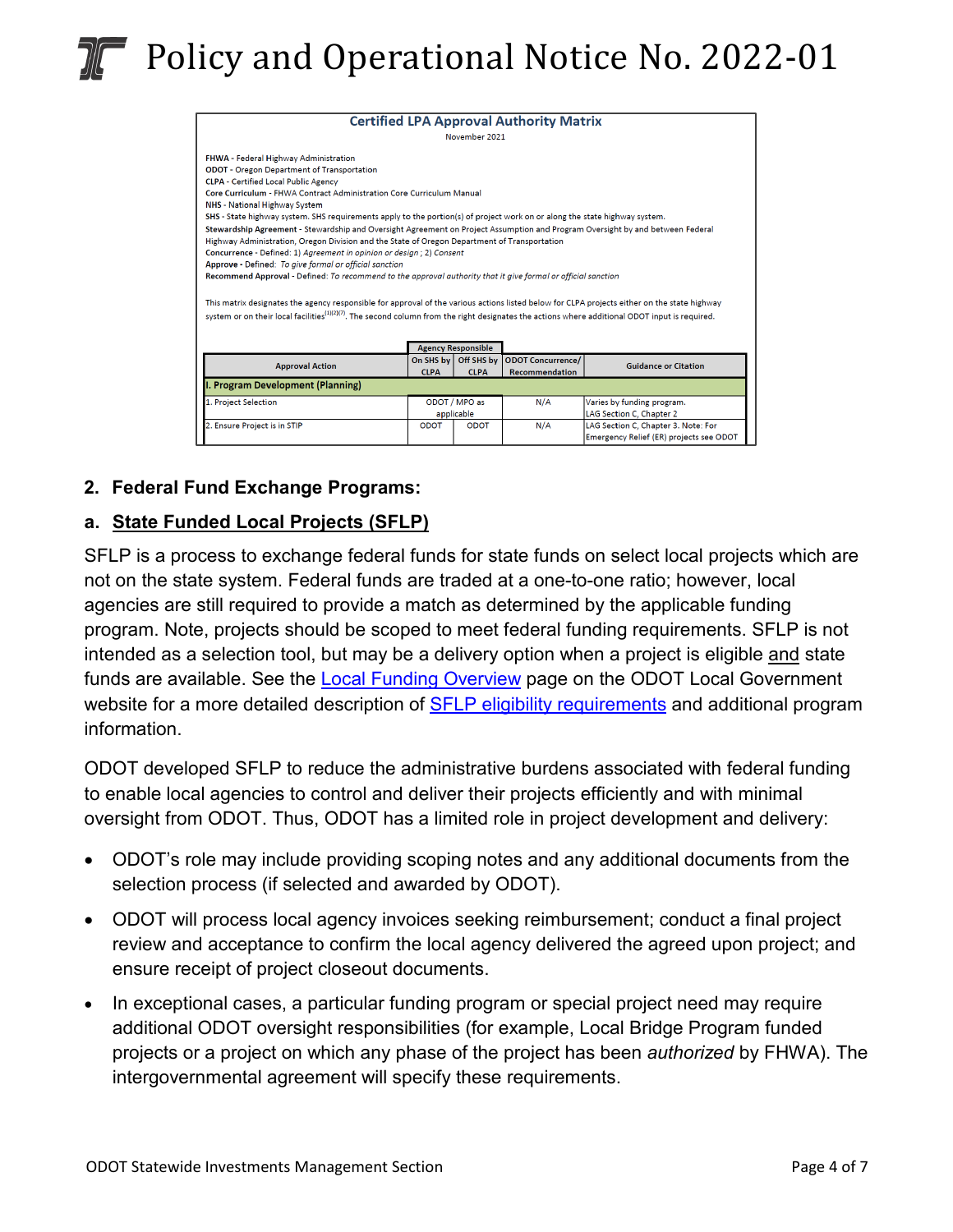| <b>State Funded Local Projects - Project Activities</b>      | <b>Responsible Agency</b>     |  |  |  |
|--------------------------------------------------------------|-------------------------------|--|--|--|
| Design                                                       | <b>Local Agency</b>           |  |  |  |
| Environmental Permitting (environmental permits may be       | Local Agency to seek          |  |  |  |
| required from various federal agencies with a nexus to the   | approval from applicable      |  |  |  |
| project, including the Army Corps of Engineers, Bureau of    | permitting authorities        |  |  |  |
| Land Management, Forest Service, etc.)                       |                               |  |  |  |
| Right of away appraisal and acquisition                      | <b>Local Agency</b>           |  |  |  |
| <b>Utility</b>                                               | <b>Local Agency</b>           |  |  |  |
| Construction                                                 | Local Agency                  |  |  |  |
| Final Review (not inspection)                                | ODOT (Region)                 |  |  |  |
| Invoice processing and reimbursement                         | ODOT (Region)                 |  |  |  |
| <b>Exceptions</b>                                            |                               |  |  |  |
| NEPA (if any project phase has been previously obligated     | ODOT (Region)                 |  |  |  |
| through FHWA)                                                |                               |  |  |  |
| Design Review and Inspection (for work that touches ODOT     | ODOT (only for the portion    |  |  |  |
| system)                                                      | that touches ODOT's           |  |  |  |
|                                                              | system)                       |  |  |  |
| All Roads Transportation Safety (ARTS) Projects Final Cost   | <b>Local Agency (develops</b> |  |  |  |
| and As-Constructed Drawings                                  | and submits copies to         |  |  |  |
|                                                              | ODOT at project closeout      |  |  |  |
|                                                              | prior to final invoice        |  |  |  |
|                                                              | payment)                      |  |  |  |
| Bridge Structural Analysis Information, Foundation Report,   | Local Agency (develops        |  |  |  |
| Hydraulic Report including Scour Analysis, Pile Records, and | and submits copies to         |  |  |  |
| Final Load Rating, As-Constructed Drawings                   | ODOT at project closeout      |  |  |  |
|                                                              | prior to final invoice        |  |  |  |
|                                                              | payment)                      |  |  |  |
| <b>Bridge Final Inspection</b>                               | ODOT (Program)                |  |  |  |

#### **b. State Transportation Block Grant (STBG) Fund Exchange (FEX)**

The [FEX funding mechanism i](http://www.oregon.gov/ODOT/TD/AT/docs/Local_Program/FundExchange_FAQs.pdf)s a federally-funded 'allocation-based' program available to some local agencies. FEX allows all counties and some cities to exchange federal STBG funds they receive for state funds according to [program requirements.](https://www.oregon.gov/odot/LocalGov/Documents/2021%20Fund%20Exchange%20Overview.pdf) Local agencies may then design and construct any gas-tax eligible transportation projects as they see fit in compliance with applicable state laws.

Types of projects include road paving and chip seal, ADA improvements, transportation planning, or the purchase of equipment necessary to maintain eligible roads. FEX may not be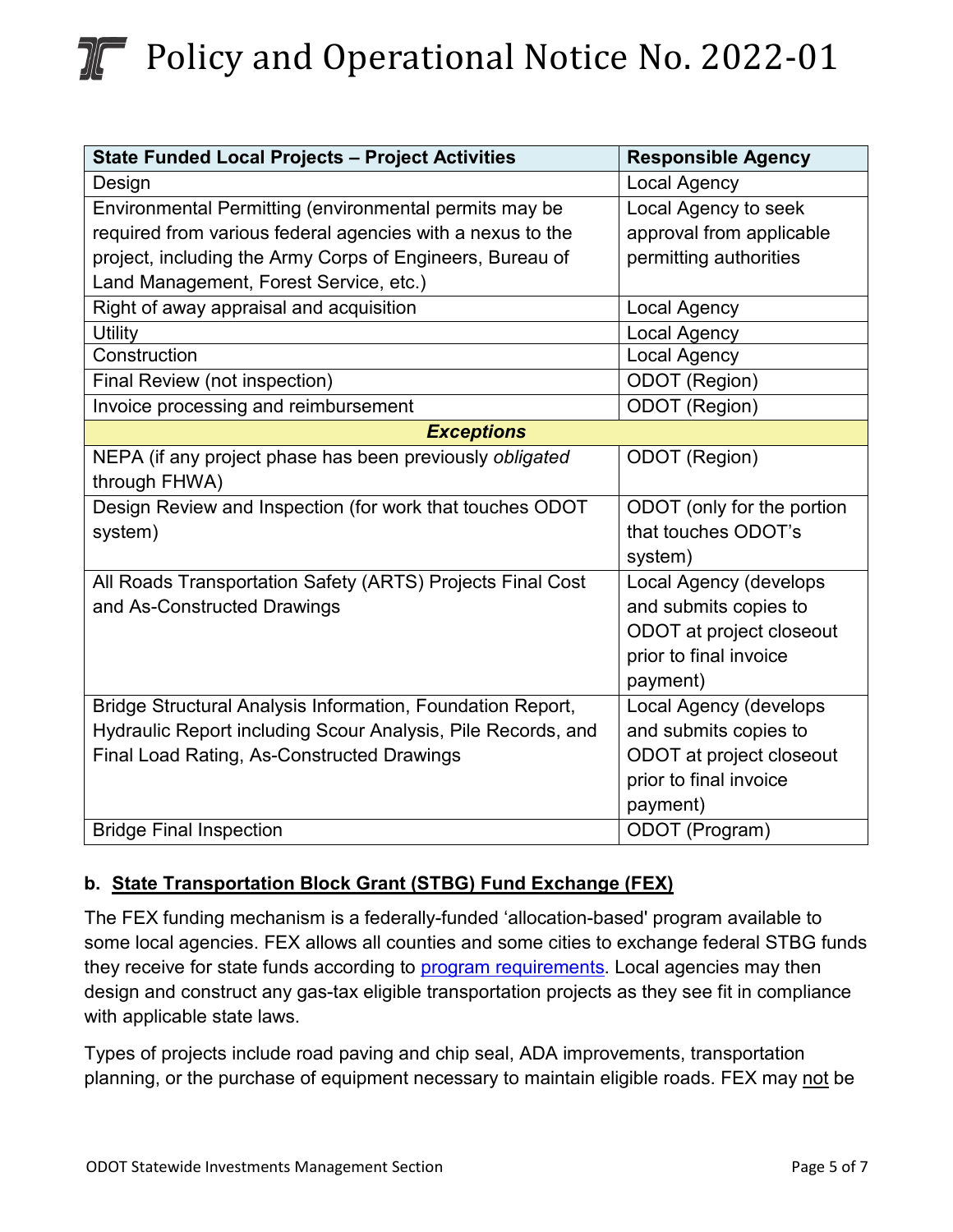used for funding FHWA Emergency Relief, Congestion Mitigation Air Quality (CMAQ), or Federal Lands Access Program (FLAP) projects.

Similar to the State Funded Grant Programs in Section 4 below, ODOT takes a hands-off approach to administering FEX projects. The local agency is responsible for their own design, delivery, and project decisions and for meeting federal, state, and local requirements.

| <b>STBG Fund Exchange - Project Activities</b>              | <b>Responsible Agency</b> |  |  |  |
|-------------------------------------------------------------|---------------------------|--|--|--|
| Design                                                      | <b>Local Agency</b>       |  |  |  |
| NEPA (environmental clearances may be required if approvals | Local Agency to seek      |  |  |  |
| or permits from other federal agencies, including the Army  | approval from applicable  |  |  |  |
| Corps of Engineers, Bureau of Land Management, Forest       | permitting authorities    |  |  |  |
| Service, etc.)                                              |                           |  |  |  |
| Right of away appraisal and acquisition                     | Local Agency              |  |  |  |
| Utility                                                     | <b>Local Agency</b>       |  |  |  |
| Construction                                                | <b>Local Agency</b>       |  |  |  |
| Invoice processing and reimbursement                        | ODOT (Program)            |  |  |  |
| <b>Recipient Audit</b>                                      | ODOT (Program)            |  |  |  |
| <b>Exceptions</b>                                           |                           |  |  |  |
| Design Review and Inspection (for work that touches ODOT    | ODOT (only for work that  |  |  |  |
| system)                                                     | touches ODOT system)      |  |  |  |

#### **3. State Funded Grant Programs:**

State funding that passes through ODOT for programs such as Connect Oregon, Safe Routes to School, the Small City Allotment, and Oregon Community Paths are defined in statute as "allotments" or "grants".\* ODOT takes a "hands-off" approach in regards to the administration of grants by having the local agency be responsible for delivering their own projects.

The grant recipient is responsible for their own design, delivery, and project decisions and for meeting federal, state, and local requirements.

There are times when ODOT may become more involved in a project. For example, when a grant project touches an ODOT facility, this would trigger the need for an ODOT technical review of the design plans that impact ODOT's facilities, as well as issuance of a permit and inspection for that portion. This type of ODOT technical review would not apply to grant projects that do not touch an ODOT facility. The grant agreement will identify the local agency and ODOT obligations.

\*Note, if federal funds are used or awarded to a project under any of these programs, the ODOT federal project delivery requirements will apply. Such projects must be delivered by a certified local agency or by ODOT on behalf of the local agency.